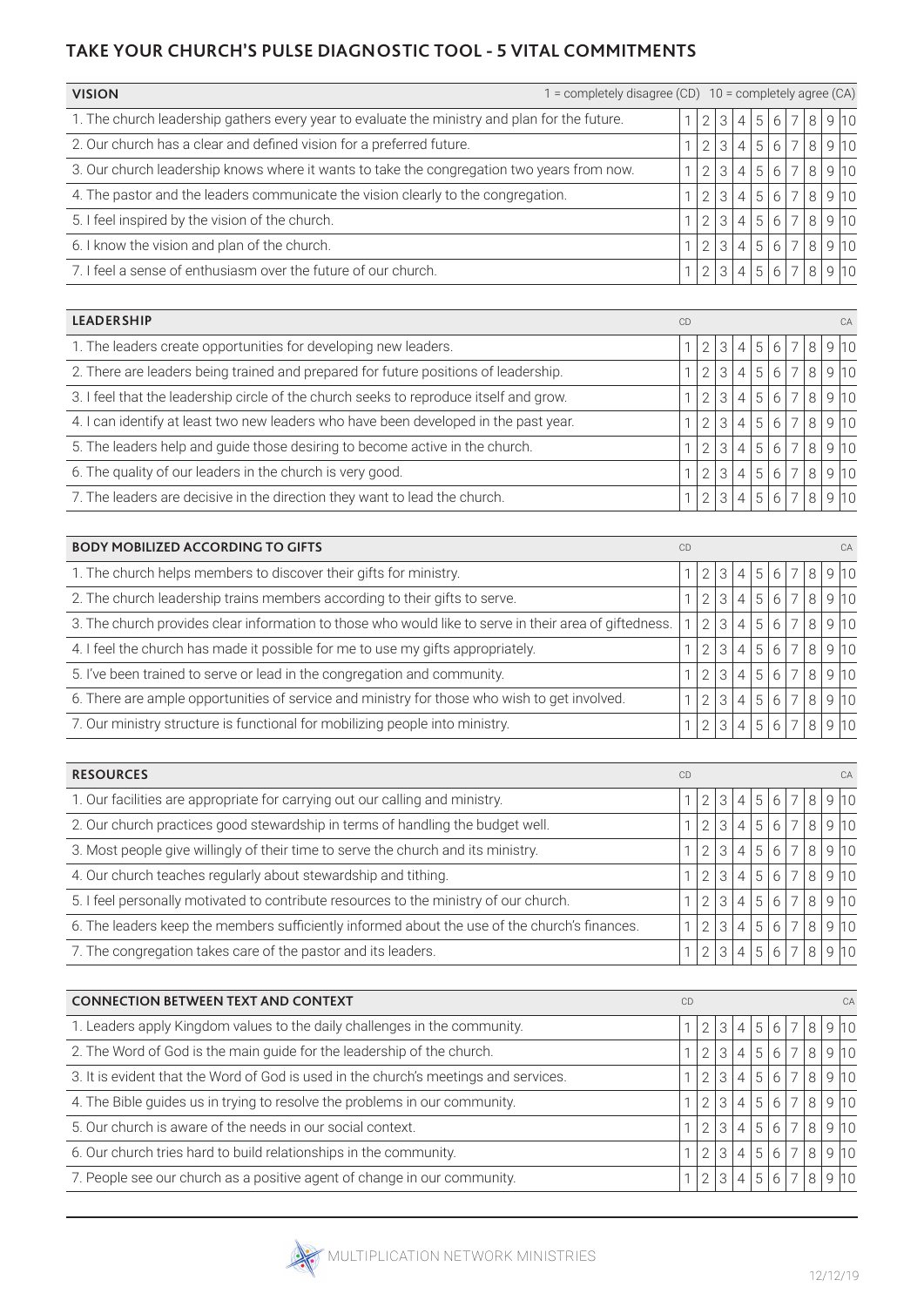## **TAKE YOUR CHURCH'S PULSE DIAGNOSTIC TOOL - 5 VITAL FUNCTIONS**

| <b>EVANGELISM</b><br>$=$ completely disagree (CD)                                                             |               |                |                |   |   |                          | 10 = completely agree (CA) |        |  |
|---------------------------------------------------------------------------------------------------------------|---------------|----------------|----------------|---|---|--------------------------|----------------------------|--------|--|
| 1. Our church has a clear plan to reach the community with the Good News of the Kingdom.                      |               | 3 <sub>1</sub> | $\overline{4}$ | 5 | 6 |                          | 8 <sup>1</sup>             | 910    |  |
| 2. Our church is active in building relationships with the unbelievers of our community.                      |               |                | 4              | 5 | 6 |                          | 8                          | 9 10   |  |
| 3. Our church trains and equips its members to give witness in the community.                                 | $\mathcal{P}$ | $\beta$ .      | 4              | 5 | 6 |                          |                            | 8 9 10 |  |
| 4. I've been personally trained to contribute to the evangelistic efforts of the church.                      | $\mathcal{P}$ | 3              | $\overline{4}$ | 5 | 6 | $\overline{\phantom{0}}$ |                            | 8 9 10 |  |
| 5. I feel personally involved in the evangelistic task of our congregation.                                   |               | 3              | 4              | 5 | 6 |                          | 8 <sup>1</sup>             | 910    |  |
| 6. I can identify new people in our church that came in the past year as a result of my evangelistic efforts. | $\mathcal{P}$ | 3 <sub>1</sub> | $\overline{4}$ | 5 | 6 |                          | 8                          | 9 10   |  |
| 7. Our church participates in world mission efforts.                                                          |               |                |                |   |   |                          | 8                          | 9 10   |  |

| <b>EDUCATION AND DISCIPLESHIP</b>                                                                      | CD |               |                             |          |                |   |                          |              |     |     |  |
|--------------------------------------------------------------------------------------------------------|----|---------------|-----------------------------|----------|----------------|---|--------------------------|--------------|-----|-----|--|
| 1. The church promotes practices of education and discipleship appropriate to all ages.                |    | $\mathcal{P}$ | -3 I                        |          | 5              | 6 |                          | 8            |     | 910 |  |
| 2. Our teachers are effective in discipling/teaching our members.                                      |    | $\mathcal{P}$ | $\lvert \mathcal{S} \rvert$ |          | $\overline{5}$ | 6 | $\overline{\phantom{1}}$ | R            |     | 910 |  |
| 3. When a new person accepts Christ, he or she is immediately discipled by someone.                    |    | $\mathcal{D}$ | $\mathcal{S}$               | $\Delta$ | 5              | 6 | $\overline{7}$           | 8            |     | 910 |  |
| 4. As time goes on, it becomes increasingly evident the members live under the guidance of the Spirit. |    | $\mathcal{D}$ | 3                           |          | $\overline{5}$ | 6 | $\overline{ }$           |              |     | 910 |  |
| 5. The church is helping me grow spiritually.                                                          |    | $\mathcal{P}$ | 3                           |          | $\overline{5}$ | 6 | $\overline{\phantom{1}}$ | 8            |     | 910 |  |
| 6. I am a member of a small group that helps me grow spiritually.                                      |    | $\mathcal{D}$ | $-31$                       |          | $\overline{5}$ | 6 | $\overline{7}$           | $\mathsf{R}$ |     | 910 |  |
| 7. Our church promotes a life of prayer.                                                               |    | $\mathcal{D}$ | $^{\circ}3$ .               |          |                |   |                          |              | 910 |     |  |

| <b>SERVICE WITH THE COMMUNITY</b>                                                                                 | CD |   |                |   |     |                |   |     | CA   |
|-------------------------------------------------------------------------------------------------------------------|----|---|----------------|---|-----|----------------|---|-----|------|
| 1. Our church helps people with their physical needs.                                                             |    |   |                | 5 | 6   |                | 8 |     | 9 10 |
| 2. Our church helps people find work, clothing, and food as necessary.                                            |    | 3 |                | 5 | 6   |                | 8 |     | 910  |
| 3. Our church provides sufficient training to its members to serve with the community with its needs.             |    | 3 | 4              | 5 | 6   |                | 8 |     | 910  |
| 4. The church has referral agreements with other organizations that can lend practical services to those in need. |    | 3 | $\overline{4}$ | 5 | 6   | $\overline{7}$ | 8 |     | 9 10 |
| 5. The church provides counseling for people who need it.                                                         |    | 3 |                | 5 | 6   |                | 8 |     | 910  |
| 6. The people of the community know that we want to demonstrate Christ's love in practical ways.                  |    | З |                | 5 | 6   | $\overline{7}$ | 8 | 910 |      |
| 7. The church works together with community leaders to improve the social context.                                |    |   |                |   | . 6 |                |   |     |      |

| <b>FELLOWSHIP</b>                                                                                                 | <b>CD</b> |               |                   |                | CA             |                |               |  |        |  |  |
|-------------------------------------------------------------------------------------------------------------------|-----------|---------------|-------------------|----------------|----------------|----------------|---------------|--|--------|--|--|
| 1. The ministry of the church helps members grow in friendly relationship with others.                            |           | $\mathcal{P}$ | 131               | 5              | 6 <sup>1</sup> | $\overline{7}$ | 8             |  | 9 10   |  |  |
| 2. Visitors and new members are intentionally welcomed into the church.                                           |           | $\mathcal{P}$ | $\lvert 3 \rvert$ | $\overline{5}$ | 6              | $\overline{7}$ | $\mathcal{B}$ |  | 910    |  |  |
| 3. When someone visits our church, we follow up with them that same week.                                         |           | $\mathcal{P}$ | 13 <sub>1</sub>   | 5              | 6 <sup>1</sup> | ו ל            |               |  | 8 9 10 |  |  |
| 4. Our church has good counseling and pastoral care available for members who need emotional and relational help. |           | $\mathcal{P}$ | $\mathcal{B}$     | 5              | 6 <sup>1</sup> | $\overline{7}$ | 8             |  | 9 10   |  |  |
| 5. There is a positive fellowship in our church.                                                                  |           | $\mathcal{D}$ | $\mathcal{E}$     | $\overline{5}$ | 6              | $\overline{7}$ | 8             |  | 9 10   |  |  |
| 6. Members gather to share a meal or visit each other regularly.                                                  |           | $\mathcal{D}$ | $\mathcal{S}$     | 5              | 6              | $\overline{7}$ | $\mathsf{R}$  |  | 9 10   |  |  |
| 7. Conflicts in the congregation are resolved biblically.                                                         |           | 2             | 131               |                |                |                | 8             |  | 9 10   |  |  |

| <b>WORSHIP</b>                                                                              | CD |                |               |                          |                |    | CA |   |   |     |  |  |  |
|---------------------------------------------------------------------------------------------|----|----------------|---------------|--------------------------|----------------|----|----|---|---|-----|--|--|--|
| 1. The worship in our church nurtures and strengthens us for the Christian life.            |    |                | 3             | 4                        | 5              | 6  |    | 8 | g | 110 |  |  |  |
| 2. The music used in services helps the congregation experience the living presence of God. |    |                | $\mathcal{S}$ | 4                        | $\overline{5}$ | h  |    | 8 | Q | 110 |  |  |  |
| 3. The messages preached are appreciated by the congregation.                               |    | 2              | 3             | 4                        | 5              | 6  |    | 8 | Q | 110 |  |  |  |
| 4. Our worship services attract youth.                                                      |    | $\overline{2}$ | 3             | $\Delta$                 | 5              | F. |    | 8 |   | 910 |  |  |  |
| 5. I feel comfortable inviting a friend or relative to church.                              |    | $\mathcal{P}$  | 3             | $\overline{\mathcal{A}}$ | 5              | Б  |    | 8 | Q |     |  |  |  |
| 6. Looking at the whole worship experience, I feel satisfied overall.                       |    | 2              | 3             | $\overline{\mathcal{A}}$ | 5              |    |    | 8 | Q | 110 |  |  |  |
| 7. In our worship services, the triune God is recognized: Father, Son, and Holy Spirit.     |    | $\mathcal{P}$  | 3             |                          | 5              |    |    | 8 | Q |     |  |  |  |